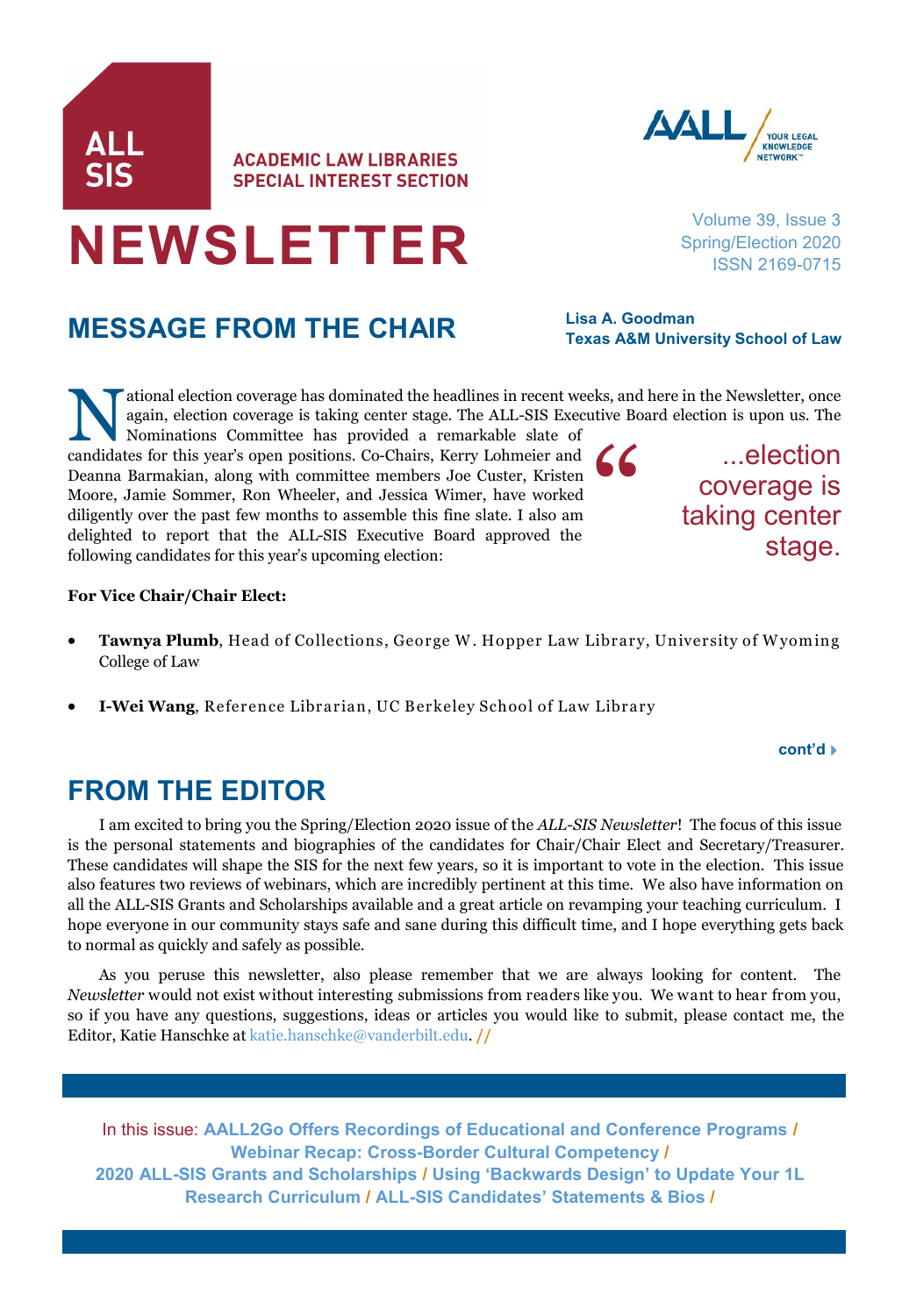### page 2

### <span id="page-1-0"></span>**MESSAGE FROM THE CHAIR cont'd**

#### **For Secretary/Treasurer**:

- **Lei Zhang**, Student Services Coordinator, Tarlton Law Library, Jam ail Center for Legal Research, the University of Texas at Austin
- **Shira Megerman**, Senior Legal Inform ation Librarian, Boston University Fineman & Pappas Law Libraries

Many thanks to the Nominations Committee and to the candidates for volunteering to run for an Executive Board position. Your willingness to offer leadership and direction is what keeps this SIS going. I hope each one of you will take the time to review the candidates' statements and thoughtfully cast your vote. Please be on the lookout for a message from Secretary/Treasurer Ingrid Mattson regarding procedures for voting. //

## **AALL2GO OFFERS RECORDINGS OF EDUCATIONAL AND CONFERENCE PROGRAMS**

**Malinda Muller and Elaine Pham LA Law Library**

LA Law Library has operated an internship program for both law school and library schools students since the summer of 2013. Students conduct their field work in a law library, learn about and consider law librarianship as a career path through departmental orientations, take classes, shadow reference librarians and then provide reference assistance at the public desk, and complete legal research and other projects. One project option invites the intern to explore the main AALL educational page of course and conference recordings [\(https://](https://www.aallnet.org/education-training/elearning/aall2go/) www.aallnet.org/education-[training/elearning/aall2go/\)](https://www.aallnet.org/education-training/elearning/aall2go/) and select and write a summary of the selected program.

In the fall of 2019, LA Law Library intern Elaine Pham, a graduate student in the Masters of Library and Information Science program at the ISchool at Syracuse University, opted in to select and review one of the AALL2Go educational programs, the summary which follows.

### **ADDRESSING DIVERSITY AND IMPLICIT BIAS IN YOUR CLASSROOM AND YOUR LAW SCHOOL**

Presented by Mike Martinez, Jr. from St. Mary's School of Law, Michelle Rigual from University of New Mexico School of Law, Sherri Nicole Thomas from University of New Mexico School of Law, and Ronald E. Wheeler, Jr. from Boston University School of Law. Moderated by Amy Carr, Greenberg Traurig, LLP.

**cont'd**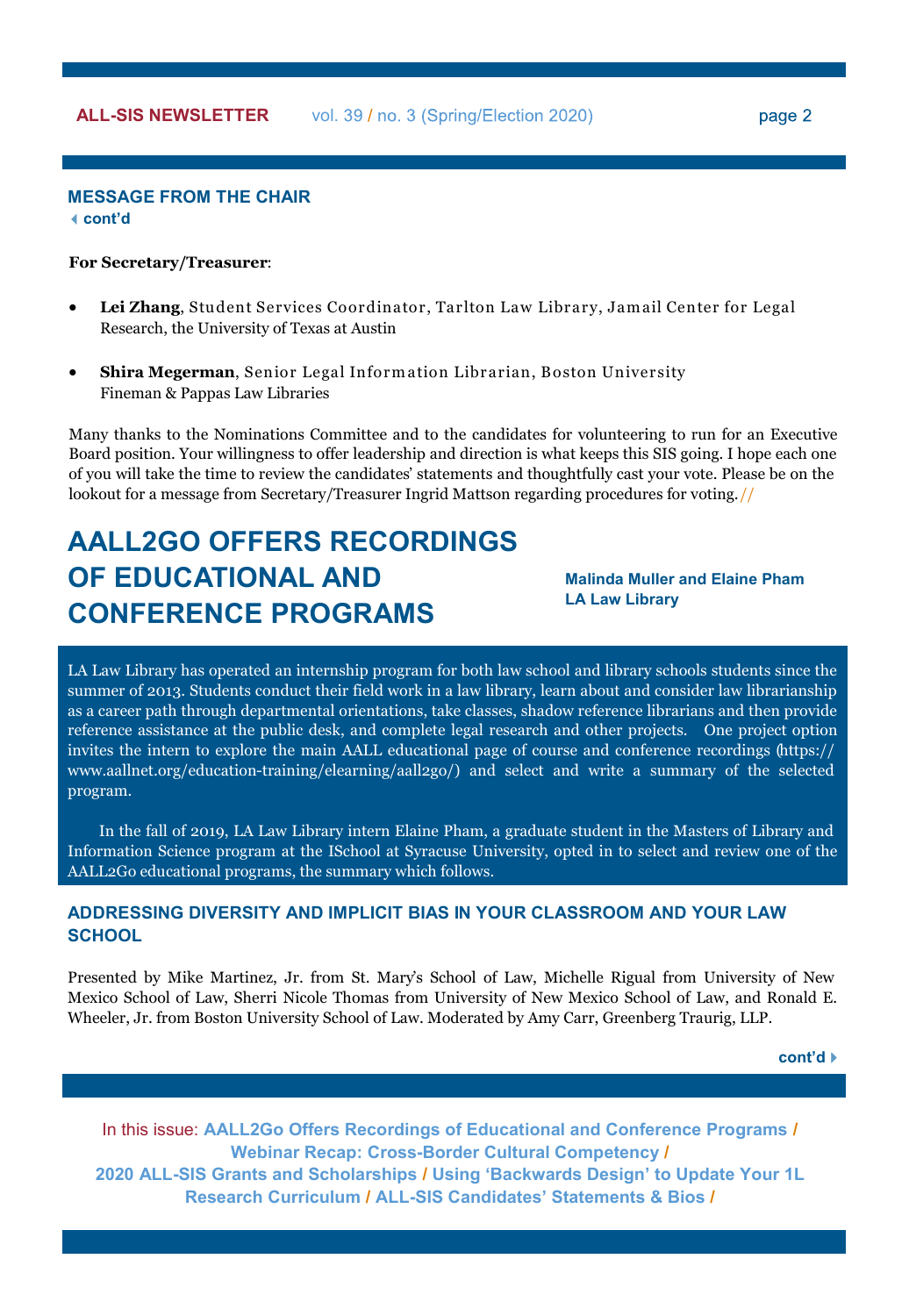### **ALL-SIS NEWSLETTER** vol. 39 / no. 3 (Spring/Election 2020)

page 3

### **AALL2Go cont'd**

Although the webinar focuses on classrooms and law schools, the facts are clear: diversity and implicit bias are important to understand, and vital to work on, throughout all library contexts, including government law libraries. According to the discussion, the biases we carry can be understood similarly to an iceberg. The tip of the iceberg is the collection of biases that people are aware they have. Underneath the water, where the majority of the iceberg lies, is where fears or unacceptable thoughts of which people are unaware of reside. This latter part is called implicit bias: it can be defined as the attitudes that affect our understanding, actions, and decisions in unconscious ways. It causes us to judge others by appearance rather than by merit.

Despite implicit bias's influence, individuals are often fearful of addressing it due to the possible consequences, including reproof from colleagues. However, the presenters implore us to care for a few reasons.

First, librarians will develop relationships with patrons from all types of backgrounds; therefore, librarians must learn about how they interact with patrons and how patrons interact with them. Second, librarians have the responsibility to be instructors in every way. Alongside information literacy, librarians must also model to patrons how to be informed professionals. As law librarians, then, it is imperative to act in accordance with the reality that our implicit bias can impede equal access to legal knowledge and to the legal profession. To begin addressing this issue, the presenters suggest raising awareness and facilitating discussion.

… our implicit bias can impede equal access to legal knowledge and to the legal profession. "

The work we need to do in order to undo our implicit bias can

be hard and will take honest self-evaluation. However, cultivating these abilities will help librarians exercise critical decision making skills. As a result, there will be safer, more equitable access for all. To learn more about the presenters' experiences and strategies to address implicit bias, listen to the webinar here: [https://](https://www.aallnet.org/recording/diversityimplicitbias/) [www.aallnet.org/recording/diversityimplicitbias/](https://www.aallnet.org/recording/diversityimplicitbias/) (February 28, 2019)

Elaine Pham is a graduate student in the Masters of Library and Information Science program at Syracuse University. In her undergraduate career, she majored in Sociology. Subsequently, she has developed a passion for social services and education. She is a supporter of information literacy and lifelong learning for all peoples, including historically marginalized groups. Elaine will be graduating in June 2020 and would greatly appreciate any comments or feedback that can help prepare her for a career in libraries. She can be reached at pham.elaine.m@gmail.com.

The LA Law Library internship program is managed by GLL's (Government Law Libraries SIS) Membership and Mentoring Committee chair Malinda Muller. The GLL Membership and Mentoring Committee maintains the direct peer-to-peer Mentoring Skills Inventory where new and seasoned AALL members can connect, one on one, for guidance and input on all matters of our day jobs. Access the Mentoring Skills Inventory program at the GLL website: [https://www.aallnet.org/gllsis/resources](https://www.aallnet.org/gllsis/resources-publications/mentoring-skill-inventory/)-publications/ mentoring-skill-[inventory/.](https://www.aallnet.org/gllsis/resources-publications/mentoring-skill-inventory/) //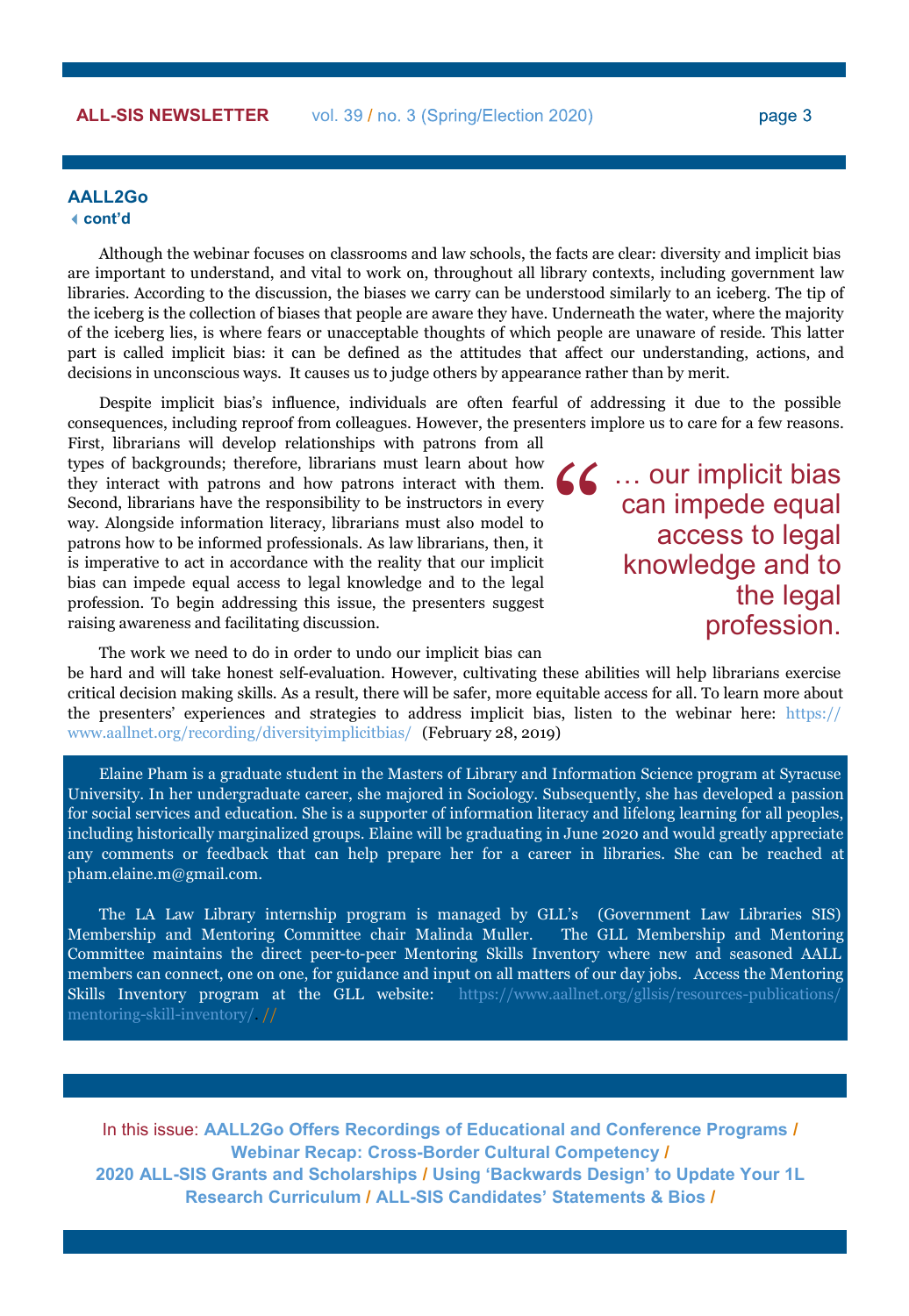### <span id="page-3-0"></span>**WEBINAR RECAP: CROSS-BORDER CULTURAL COMPETENCY**

**Jesse Bowman Pritzker Legal Research Center**

In Thursday, December 6, the Foreign, Comparative & International Law SIS and the Academic Law Libraries SIS jointly sponsored an online panel entitled, "Cross-Border Cultural Competency: Teaching Foreign Law Students and n Thursday, December 6, the Foreign, Comparative & International Law SIS and the Academic Law Libraries SIS jointly sponsored an online panel entitled, "Cross-Border Cultural Competency: Teaching Foreign Law Students and Training International Lawyers." The moderator, Jessica Pierucci, Research with four knowledgeable and experienced speakers:

- Jodi Collova, Director of LL.M. Legal Research and Writing at Berkeley Law,
- Karina Condra, Foreign, Comparative & International Law Librarian at University of Denver Sturm College of Law,
- Heidi Frostestad Kuehl, Director of the Law Library at Northern Illinois University College of Law, and
- Mike McArthur, Head, Foreign Comparative & International Law and Collection Development at Duke Law.

A variety of insightful suggestions were provided by each of the speakers. Regarding the challenge of helping foreign-trained lawyers understand the U.S. legal system and practice, Collova explained that foreign students, whose experience lies within the civil law system, often struggle with both analogical reasoning and the plain English writing style required by the U.S. system. Each of the speakers emphasized the usefulness of having foreign students work in small groups and Condra, in particular, stressed the effectiveness of this approach when teaching classes comprised of a mixture of foreign L.L.M. students and domestic J.D. students. In this mixed-group setting, Kuehl relayed that she incorporates a series of short assignments throughout the semester, as opposed to a single, large final assignment.

A recurring theme throughout the discussion was the importance of openness and friendliness toward foreign students. At Duke, McArthur organizes and participates in extracurricular, small-group discussions with foreign L.L.M. students, before which he circulates short, topical articles for discussion. He also mentioned that it's important to remind foreign students that, unlike what may be the case in their home countries, they are indeed welcome and encouraged to visit with their professors outside of class.

This webinar featured an array of helpful suggestions and we encourage anyone who is interested in this topic to view the recording and materials, available at [https://www.aallnet.org/recording/](https://www.aallnet.org/recording/teachingforeignlawstudents/) [teachingforeignlawstudents/.](https://www.aallnet.org/recording/teachingforeignlawstudents/) //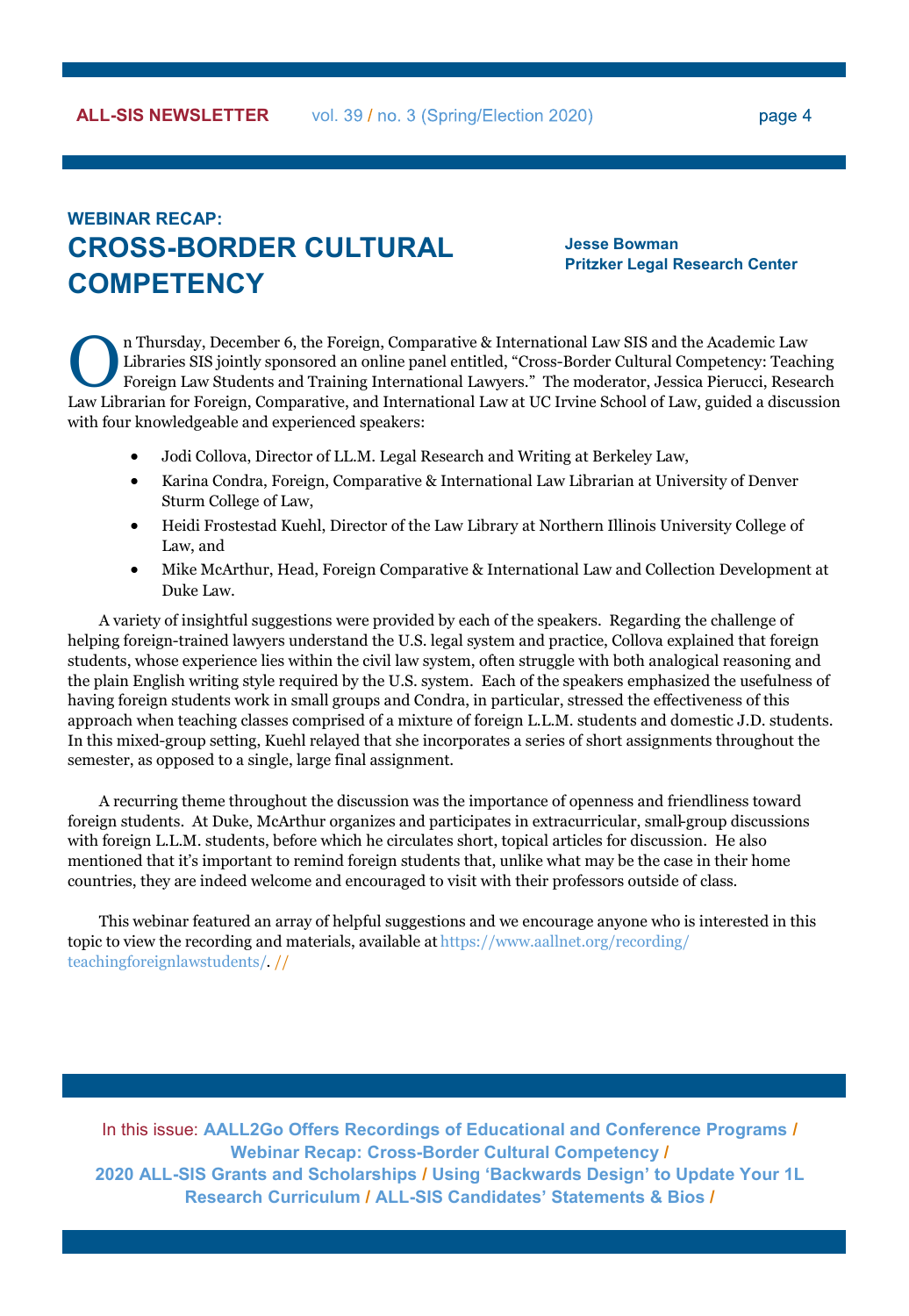### <span id="page-4-0"></span>**ALL-SIS SCHOLARSHIP AND GRANTS COMMITTEE: 2020 ALL-SIS GRANTS AND SCHOLARSHIPS**

**Colleen Williams University of Arkansas School of Law** 

T he All-SIS Awards Committee has three grants to award for attendance at the 2020 Annual Meeting. All grant applications must be sent to committee chair Colleen Williams [\(ccwillia@uark.edu\)](mailto:ccwillia@uark.edu) by April 15, 2020.

The **ALL-SIS Active Member Stimulus Grant** is for \$1,000 and is intended for a law librarian with a record of service to ALL-SIS. Current ALL-SIS Executive Board members and Awards Committee members are not eligible for this grant. Applications must include:

- 1. A statement (500 words maximum) addressing the applicant's service to or activity within ALL-SIS, how attending the AALL Annual Meeting will benefit both them and their library, and their current financial need. This statement should include the applicant's name, current employer, position title, and dates of AALL and ALL-SIS membership
- 2. Current resume
- 3. Two letters of recommendation

The **ALL-SIS Regular Member Stimulus Grant** is also \$1,000 and is for an ALL-SIS member with demonstrated financial need. Current ALL-SIS Executive Board members and Awards Committee members are not eligible for this grant. Applications must include:

- 1. A statement (500 words maximum) addressing how attending the AALL Annual Meeting will benefit both the applicant and their library, as well as their current financial need. This statement should include the applicant's name, current employer, position title, and dates of AALL and ALL-SIS membership
- 2. Current resume
- 3. Two letters of recommendation

The **ALL**-SIS CONELL Grant is available for two newer law librarians, for \$500 each. The purpose of the CONELL Grant is to promote participation by newer academic law librarians in AALL and ALL-SIS. The grant is presented annually at the discretion of the ALL-SIS Awards Committee, so there is no requirement that the grant be given every year. Current ALL-SIS Executive Board members and Awards Committee members, as well as previous CONELL Grant winners, are ineligible. Grant recipients are chosen, in large part, based on demonstrated financial need. Applications must include:

- 1. Current resume
- 2. Two letters of recommendation from current or former teachers or employers that discuss the applicant's potential to contribute to the field of academic law librarianship and need for the grant

In addition to the grants, the Awards Committee is seeking nominations for four awards. All nominations must be sent to committee chair Colleen Williams [\(ccwillia@uark.edu\)](mailto:ccwillia@uark.edu) by April 15, 2020. Self nominations will be accepted. Unless noted, current ALL-SIS Executive Board members and Awards Committee members are ineligible for nomination.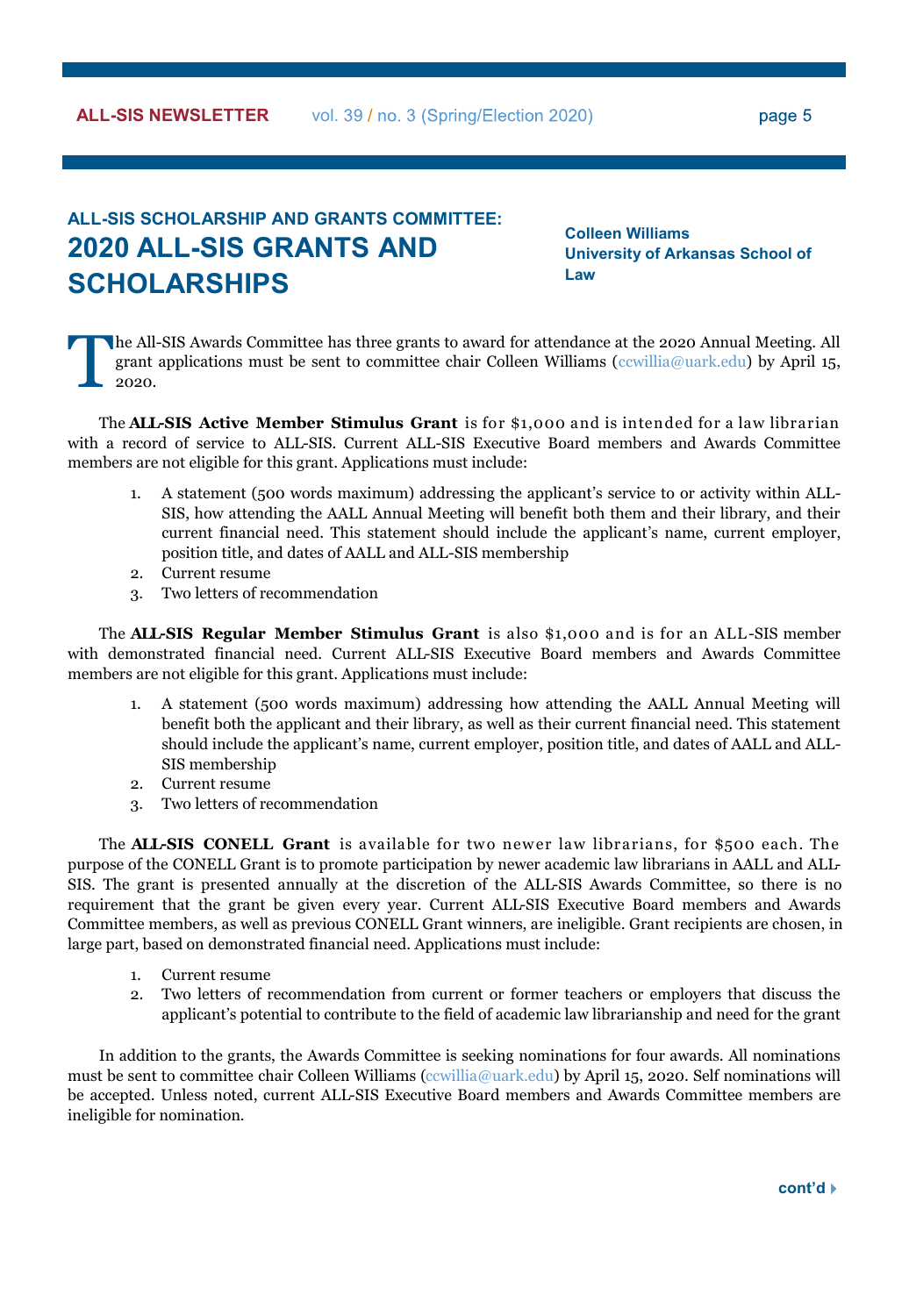### **GRANTS AND SCHOLARSHIPS cont'd**

The **Frederick Charles Hicks Award for Outstanding Contributions to Academic Law Librarianship**  recognizes an individual or group that has made outstanding contributions to academic law librarianship. The award is presented annually at the discretion of the Awards Committee. Preference is given to members of ALL-SIS.

Nominees should demonstrate extended and sustained contributions in one or more of the following areas:

- History of contributions to the field of law librarianship through research, publications, and/or other activities displaying an active participation in the advancement of academic law librarianship
- Achievement in a particular area of academic law librarianship
- Service to AALL
- Service to ALL-SIS

Nominations must include:

- 1. A letter of nomination or a completed nomination form (https://www.aallnet.org/allsis/wpcontent/uploads/sites/4/2020/03/ALL-SIS-Hicks-Nomination-Form.docx), including the candidate's full name, title, and institution name and address. If the candidate is retired, include name, home address, and most recent former employer
- 2. A statement supporting the nomination, including a discussion of the candidate's contributions to academic law librarianship
- 3. The name, email, and phone number of the nominating party

The **Outstanding Article Award** recognizes contributions to serialized academic law library scholarship. Awards may not presented in a given year if the Awards Committee members' consensus is that the submissions do not meet the award criteria.

Nominated articles for this award must have been published in 2019 for the 2020 award and be authored by an ALL-SIS member. For co-authored articles, at least one author must be a member of ALL-SIS. ALL-SIS Executive Board and Awards Committee members are eligible for nomination. Articles may have appeared in any publication (paper or electronic) including AALL publications (except Law Library Journal or AALL Spectrum), chapter newsletters, non-AALL publications, or in-house publications. If the work is behind a paywall, a copy must be made available to the Committee. Submissions will be evaluated on:

- 1. Relevance of the topic to some aspect of academic librarianship, including but not limited to public services, technical services, administration, legal research, or teaching
- 2. The quality of writing
- 3. The effectiveness of communication technique

The **ALL-SIS Publication Award** recognizes significant contributions that do not fit into the category for the Outstanding Article Award. Such contributions to scholarly legal literature may be in a variety of publication types (examples include but are not limited to books, book chapters, bibliographies, blogs and periodical columns.)

Nominated articles for this award must have been published in 2019 for the 2020 award and be authored by an ALL-SIS member. For co-authored articles, at least one author must be a member of ALL-SIS. As with the Outstanding Article Award, ALL-SIS Executive Board and Awards Committee members are eligible for nomination. Awards may not presented in a given year if the Awards Committee members' consensus is that the submissions do not meet the award criteria.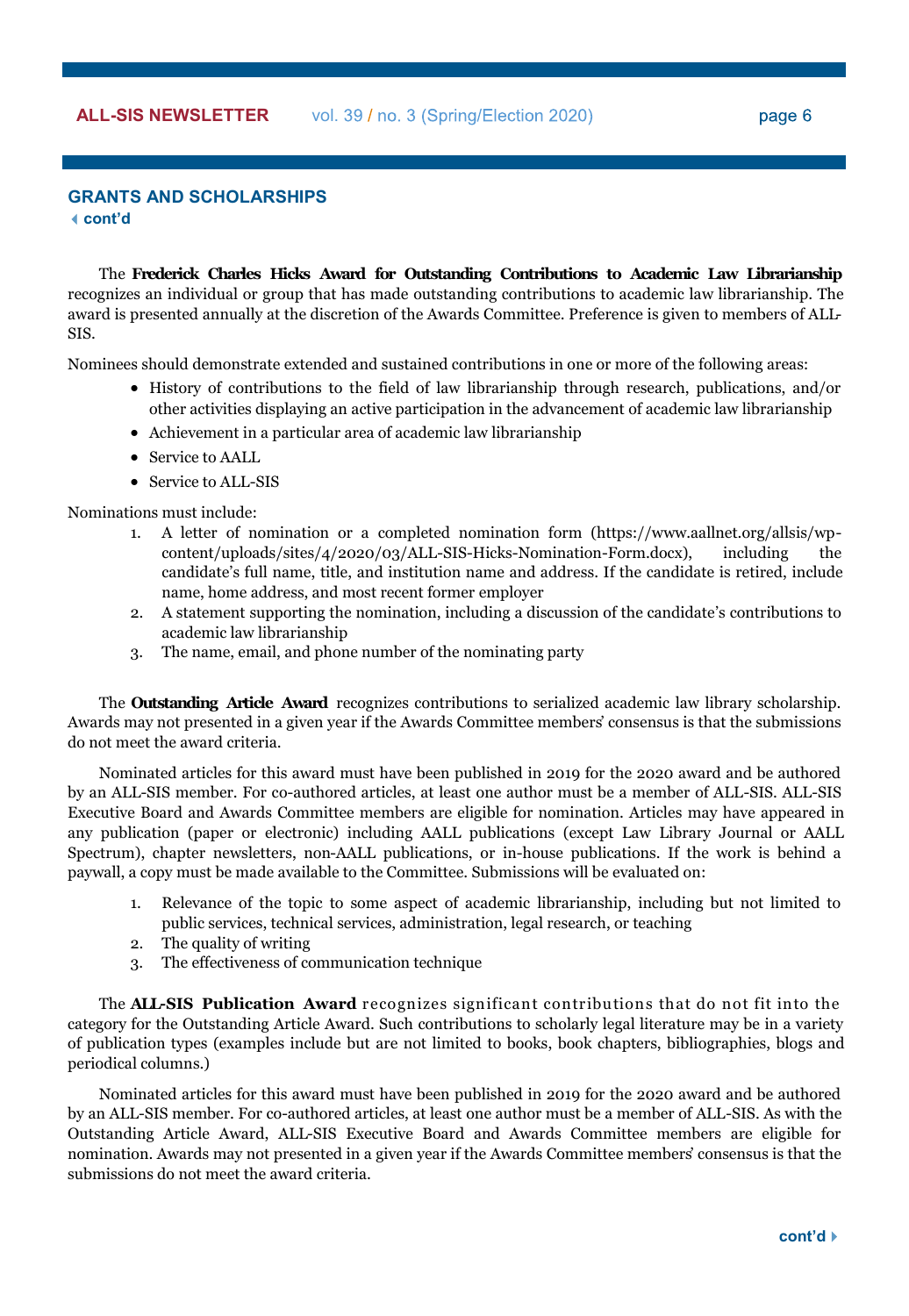### **GRANTS AND SCHOLARSHIPS cont'd**

Submissions will be evaluated on:

- 1. Relevance of topic to some aspect of academic librarianship, including but not limited to public services, technical services, administration, legal research, or teaching
- 2. The quality of writing
- 3. The effectiveness of communication technique

The **ALL-SIS Outstanding Service Award** honors an ALL-SIS member who has made outstanding contributions to ALL-SIS in areas of section activity and in professional service.

Nominees must be an active or retired member of ALL-SIS. Examples of areas where nominees excel can include but are not limited to:

- Outstanding leadership in ALL-SIS, at meetings, and in committee
- Special and notable service to ALL-SIS, such as participation in special projects
- Participation in ALL-SIS education programs and public speaking activities
- Mentoring activities which encourage others in ALL-SIS

Nominations must include:

- 1. A letter of nomination, including the candidate's full name, title, and institution name/address. If the candidate is retired, include name, home address, and most recent former employer
- 2. A narrative supporting the nomination, to include a discussion of the candidate's contributions to ALL-SIS
- 3. A curriculum vitae of the candidate
- 4. The name, email, address, and phone number of the nominating party

Please contact Awards Committee Chair Colleen Williams at [ccwillia@uark.edu](mailto:ccwillia@uark.edu) with any questions. //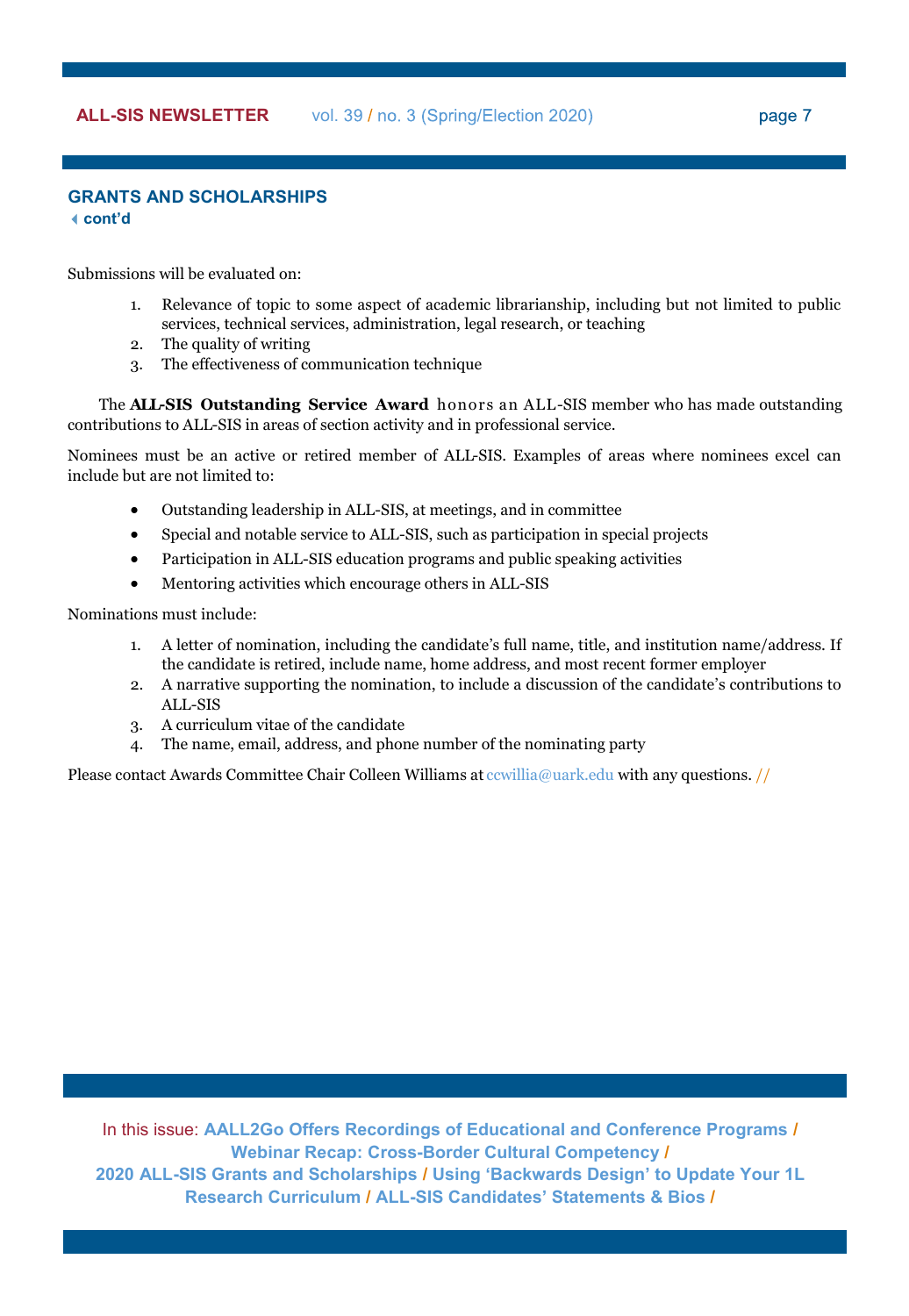# <span id="page-7-0"></span>**USING 'BACKWARDS DESIGN' TO UPDATE YOUR 1L RESEARCH CURRICULUM**

**Meredith Capps Vanderbilt Law School**

In the quiet early summer of 2019, the teaching librarians at Vanderbilt University Law School met to discuss our first year legal research program, as is common practice during such a lull in the academic calendar. From t n the quiet early summer of 2019, the teaching librarians at Vanderbilt University Law School met to discuss our first year legal research program, as is common practice during such a lull in the academic calendar. From the fall of 2017 to the spring of 2019, our team of librarians at the Alyne Queener Massey instructional perspectives and preferences as a newly-constituted group. Based on the positive feedback we had heard from our colleagues, we scheduled a meeting with Derek Bruff, the director of our university's [Center for](https://cft.vanderbilt.edu/)  [Teaching.](https://cft.vanderbilt.edu/) We expected little beyond a few teaching tips, but instead, we received a thoughtful lesson in "backwards design," and ultimately engaged in meaningful rethinking of our 1L curriculum.

#### **First Year Legal Research Instruction at VULS**

By way of background, Vanderbilt's 1L legal research program is embedded in the legal writing program, with librarians each teaching five to six research classes in each semester. Research constitutes 20% of the students' writing grade in the fall and 15% in the spring, and we provide students two or three graded assignments each semester. Each librarian is assigned individual sections, and though we provide all students the same assignments and in-class exercises, we enjoy some freedom in the classroom to teach the material in our preferred manner. In recent years, we evenly divided responsibility for course design amongst ourselves, such that each librarian drafted at least one graded assignment per year, one in-class exercise, and one class overview per semester. Though this approach means that no one librarian bears the burden of creating all of their own teaching materials, consistency suffers, and the content covered in each class/assignment is driven by each individual librarian's judgment, rather than a commonly understood set of objectives or desired outcomes.

#### **Designing, Backwards**

In our session with Bruff, he challenged us to consider, first individually, and then as a group, the learning objectives underlying our 1L curriculum as classified in the following categories:

- "transfer,"
- "enduring understandings,"
- "essential questions,"
- "to know,"
- "to do,"
- and "worth being familiar with."

It will not surprise readers of this newsletter that we had no trouble assembling a lengthy list of objectives, some of which we had assigned to different or multiple categories. Objectives ranged from quite broad, i.e. "the research process is iterative and nonlinear," to quite specific, "identify the title and part of a CFR citation."

#### **Implementation**

Objectives in hand, we then examined our course schedule (Research Methods, Secondary Sources, Statutes, and Cases in the fall, Administrative Law, Legislative History, Court Rules and Local Ordinances, and Practice Resources in the spring) and assigned our many objectives to the appropriate classes. Some of our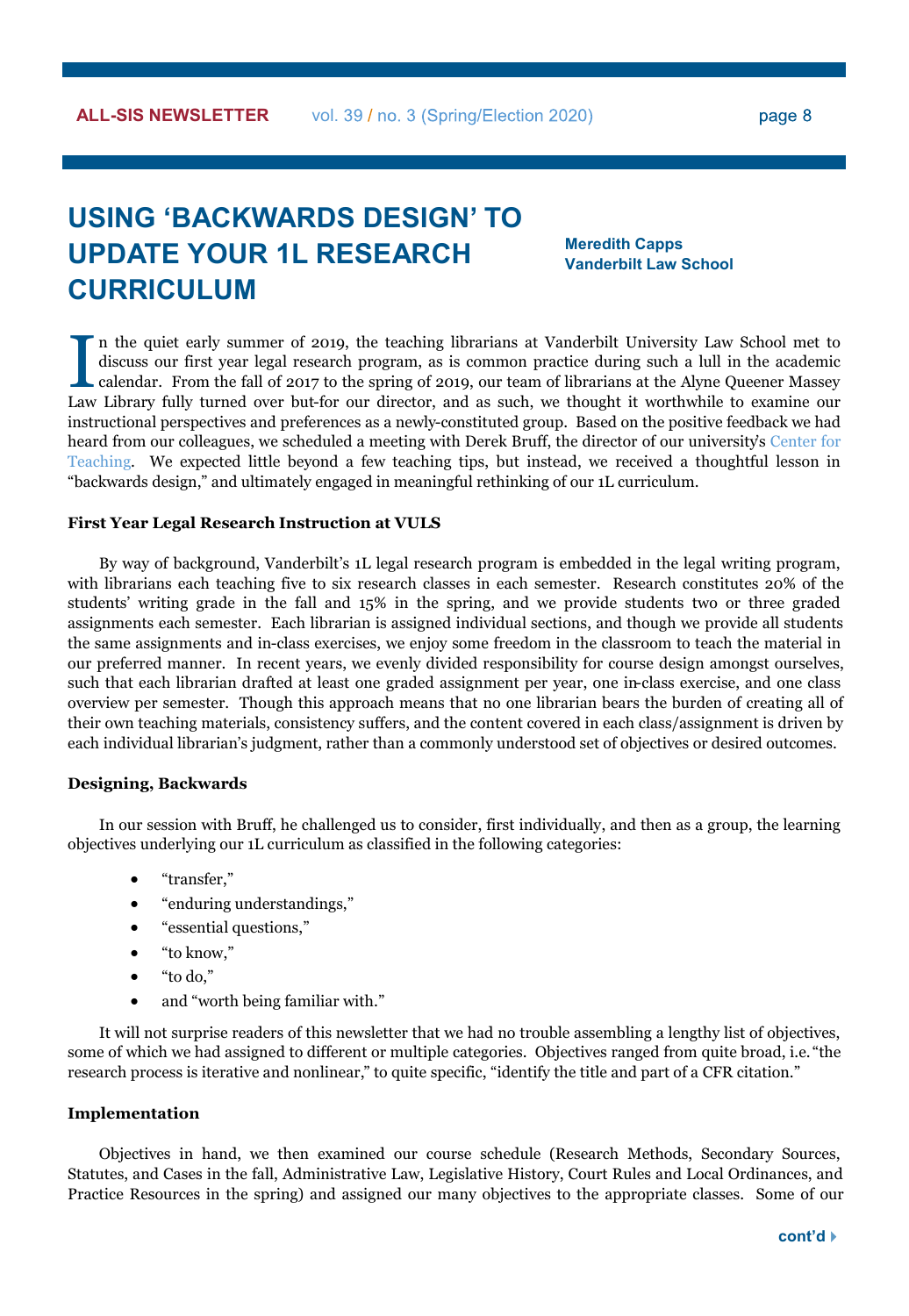### **'USING' BACKWARDS DESIGN cont'd**

broader objectives were appropriate for most or all classes, resulting in quite a bit of repetition, while some were specific to particular sessions. Having a master objective list of this nature proved immensely helpful given the decentralized nature of our content drafting—now, for example, whomever was responsible for drafting our Legislative History assignment, had a slate of objectives to consult in creating an assignment that met our collective goals.

This exercise motivated us not just to thoughtfully consider our learning objectives but to consider how to better use our limited time with students and encourage them to think more critically about the research process. We incorporated pre-class assignments, something we had abandoned several semesters ago, back into the curriculum. These assignments prime students to consider the week's material before class, allow us to determine their existing level of comprehension regarding the concepts introduced, and provide an added opportunity for us to offer individual feedback. An additional upshot: the exercises foster familiarity with the course management software and our expectations for submissions, resulting in far fewer submission errors on graded assignments! We created a course LibGuide, where we posted the shorter PDF overviews we had offered in prior semesters, but also enhanced content such as resource links and screenshots. Finally, we carefully considered our prior assignments, including their overall structure and the nature of the questions presented. Given time constraints, we opted to maintain the somewhat guided nature of our assignments, but we challenged ourselves to include more open-ended questions asking students to evaluate sources and processes.

#### **Looking Ahead**

We will, no doubt, reflect on the year this summer and further refine our approach. However, we can already say that formulating shared learning objectives has brought cohesion to our course design process, and through this process, we have offered students a more robust curriculum. We also shared our experience with the librarians in our other campus libraries at Vanderbilt's 2019 librarian teaching "bootcamp," an opportunity that allowed us to offer valuable insight to our colleagues, most of whom do not teach for-credit courses, and to promote the Center for Teaching as a valued campus partner.

If you feel that your research curriculum needs a reset, consider "backwards design"! //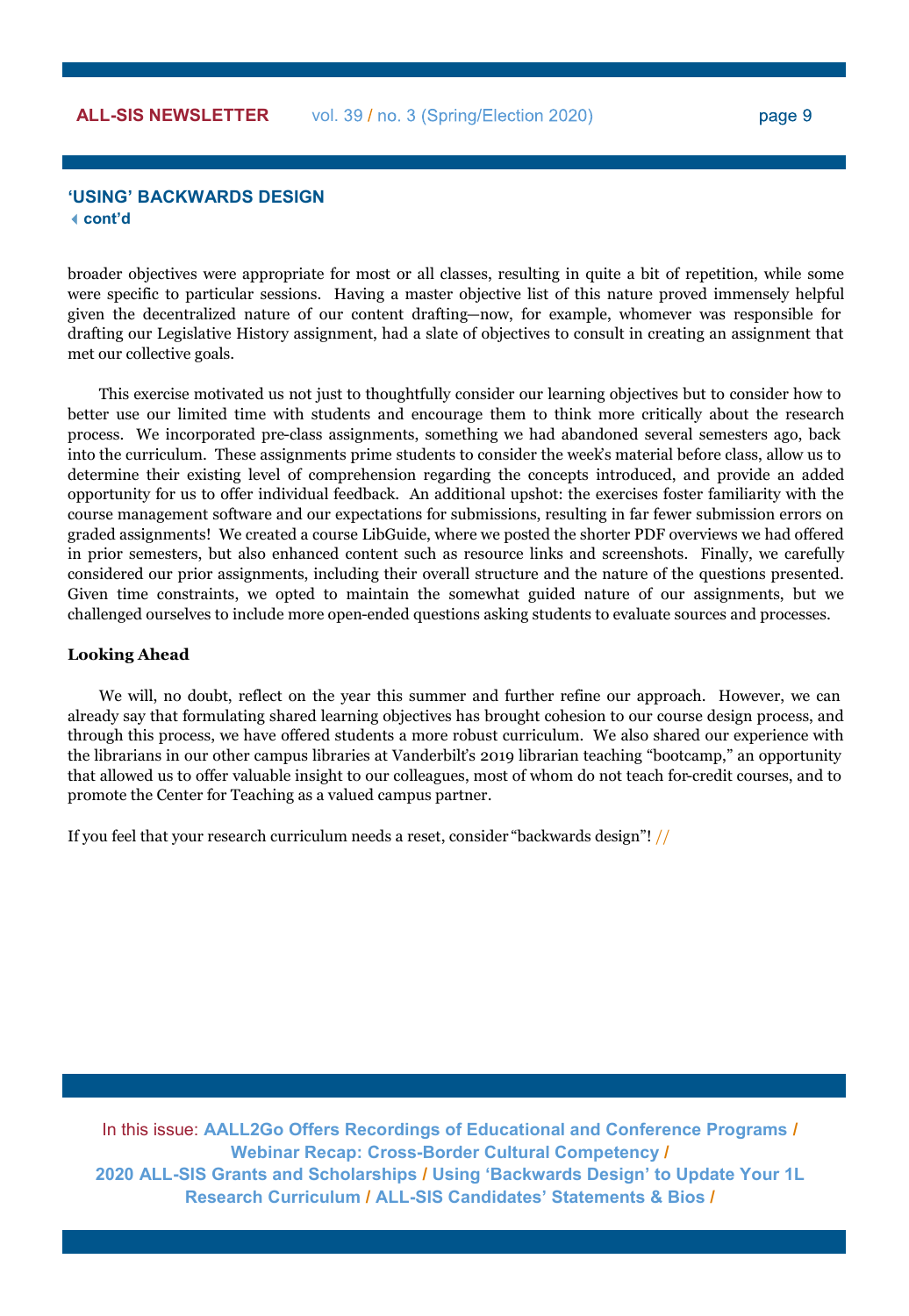## <span id="page-9-0"></span>**CANDIDATE FOR CHAIR-ELECT <sup>I</sup>-Wei Wang**

**UC Berkeley School of Law**



### **BIOGRAPHY**

**I** -Wei Wang is a reference librarian<br>at the Law Library<br>of the UC Berkeley -Wei Wang is a reference librarian at the Law Library School of Law, where she has been for the past thirteen years. I-Wei is an active and career-long member of AALL and ALL-SIS. Her activities include serving on the editorial board of Law Library

Journal (2018-21), and on the AALL/LexisNexis Call for Papers Committee (2012-13); for the section, she currently serves on the Continuing Status and Tenure Committee; was Editor/Chair of the *ALL-SIS Newsletter* for four years and continues to serve on the Newsletter Advisory Board; co-chaired the Faculty Services Committee; and served on the Bluebook Task Force. I-Wei has an A.B. in history and English literature from Brown University, a J.D. from Harvard Law School, and an M.L.I.S. from San José State University. She was a member and Executive Editor at *Harvard Law Review*, and has published articles in *Harvard Law Review* and *Law Library Journal*. She is active in her union, the UC-AFT which represents professional librarians throughout the University of California system most recently serving as a member of the negotiating team, which achieved historic gains in salary and other terms, as well as a new policy to include librarians expressly within the UC's protection of academic freedom. Outdoor adventure, reading, and researching/writing (and eternally revising) novels in the genres of historical fiction and murder mystery are her primary outside pursuits.

### **PERSONAL STATEMENT**

I am honored to be nominated for the office of Vice-Chair/Chair-Elect. Throughout my career as a "plain old reference librarian," ALL-SIS has been at the core of my professional development. I have been fortunate to have so many opportunities to work with and learn from academic colleagues from across the country, and to collaborate with many of you on the issues—both the big picture stuff and the day-to-day minutiae—facing law libraries and law schools. I know what a resource ALL-SIS can be as a national, professional network for sharing knowledge and experience, and would love to participate in leading the section.

If elected, I would seek to help ALL-SIS continue to serve as an integral force in moving our profession forward and supporting the efforts and career aspirations of our members. We face exhilarating changes in academic librarianship, legal education, and the broader law profession. ALL-SIS has the challenge to harness the incredible creative talents of our members to champion our values while also demonstrating our value to our institutions. We can continue to fulfill and grow this crucial role through our programming, our publications and online collaborative forums, and many other formal and informal modes of sharing and spreading our knowledge, experiences, and successes. I would also like to explore ways to strengthen and leverage our ties with "sister SISs"—such as DET-SIS, PLLIP-SIS, and RIPS-SIS—with which we share potential synergies. Most of all, I hope to engage our committees and all our section members in the collaborative effort of sustaining and growing ALL-SIS. It would be a privilege to serve as Vice-Chair/ Chair-Elect of ALL-SIS. **//**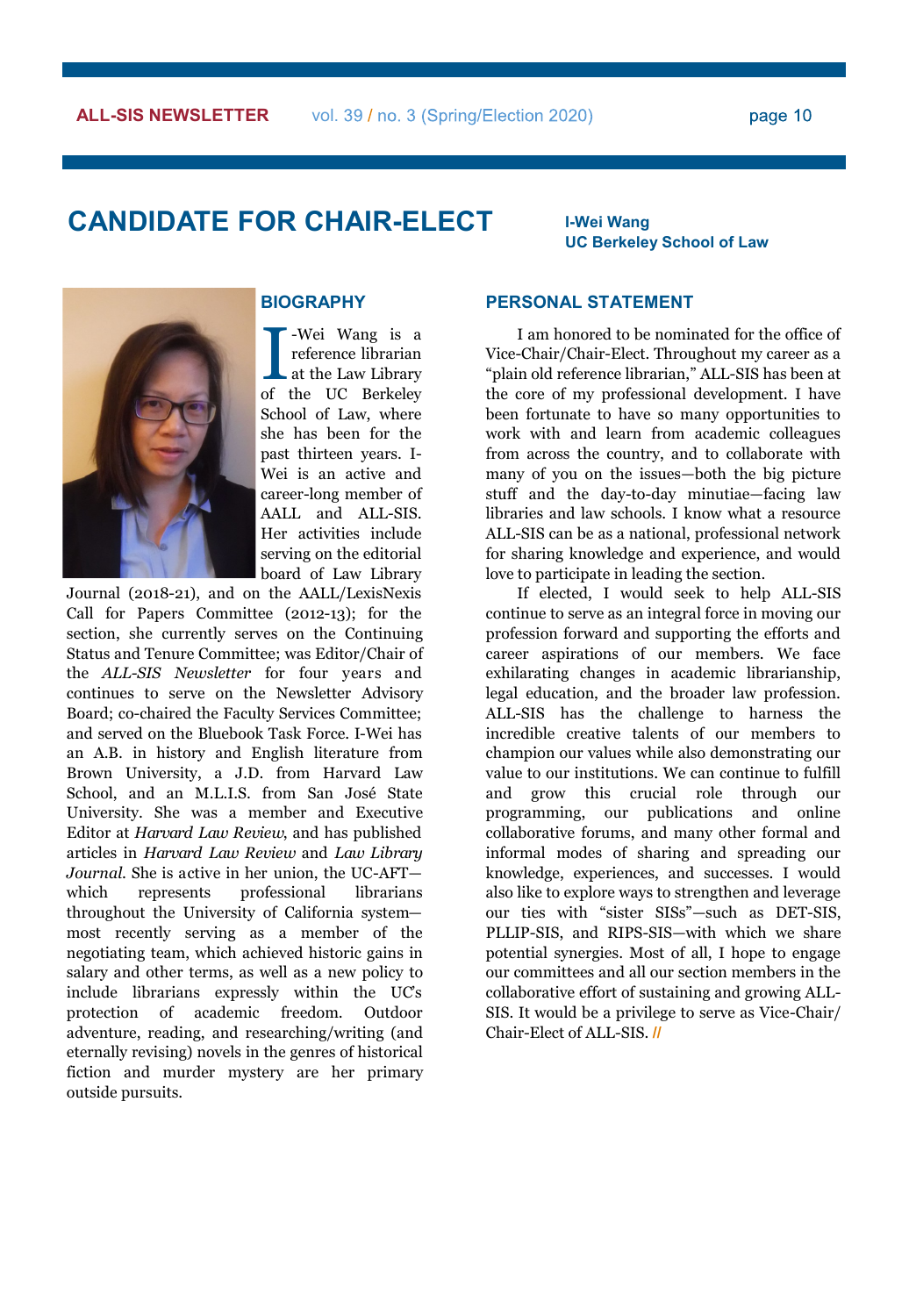page 11

### **CANDIDATE FOR CHAIR-ELECT Tanya Plumb**

#### **BIOGRAPHY**

The Tawnya Plumb joined the University of Wyoming College of Law library in 2004<br>and after a few title changes is now the<br>Head of Collections. In this position, Tawnya is awnya Plumb joined the University of Wyoming College of Law library in 2004 and after a few title changes is now the responsible for the licensing and processing of all electronic and print information sources, the digital archive, and the supervision of staff in these areas. She also provides reference service in the library and teaches two sections of legal research to first-year students. Tawnya appreciates this diversity of tasks and embraces her given board game character status of "Professor Plumb in the library with a candlestick."

Tawnya's current scholarly focus is on access to justice initiatives. She contributed a chapter on artificial intelligence and access to justice in Law Librarianship in the Age of AI published by the American Library Association last fall. This semester she is taking legal research on the road by traveling her state, engaging rural library constituents, and offering legal research trainings. For lists of additional interests, publications, and presentations, kindly view her faculty webpage.

Previously, Tawnya worked as a law librarian at Hughes & Luce, LLP and at the Texas State Law Library. She has volunteered or worked in school libraries, public libraries, community college libraries, and in a beloved bookmobile. She also spent three years teaching abroad through the Japan Exchange and Teaching Program. She received her M.L.I.S. from The University of Texas at Austin and her B.A. in English from the University of Wyoming.

### **PERSONAL STATEMENT**

I fondly recall my first AALL conference in 2005 when I attended the ALL-SIS reception at St. Mary's School of Law in San Antonio. ALL-SIS receptions have since become one of my favorite conference traditions as librarians join together to appreciate the physical space of another's academic law library, talk about conference programs, compare our libraries, and form lasting friendships. Fortunately, our section extends this

## **University of Wyoming Law Library**

sense of community back to us in our offices as

well. I regularly find myself searching for teaching ideas within the Sourcebook for Teaching Legal Research, exploring our various toolkits, and participating in member webinars. Our newsletter keeps us well informed, and our listserv is filled with supportive colleagues to ask for



assistance in times of need. For all of these reasons, and more, I value my ALL-SIS membership and would be honored to serve as your Vice-Chair / Chair-Elect.

I strive to give back to our section by volunteering for committee assignments. I have learned much from my time spent on the Faculty Services, Continuing Education, Awards, CALI, Student Services, and Membership committees. I am grateful for the mentorship offered by committee chairs and enjoyed co-chairing the membership committee. Being active within the section has provided me with a well-rounded appreciation for many of the routine accomplishments of our committees and the hard work of our membership.

Having served as a CS-SIS chair, I am experienced in leading a SIS through strategic, program, and event planning and am comfortable with organizational governance. My time spent as WestPac secretary developed my communication and collaboration skills. AALL placements on the AALLNET Committee, Public Relations Committee, and Bylaws Committee provided me perspective on how our section fits within the larger structure of AALL. Finally, my AALL participation on the New Product Award and Innovations in Technology Award juries nurtured my appreciation of innovation and motivated me to be forward thinking.

I am thankful for this nomination, and I appreciate your consideration of my candidacy.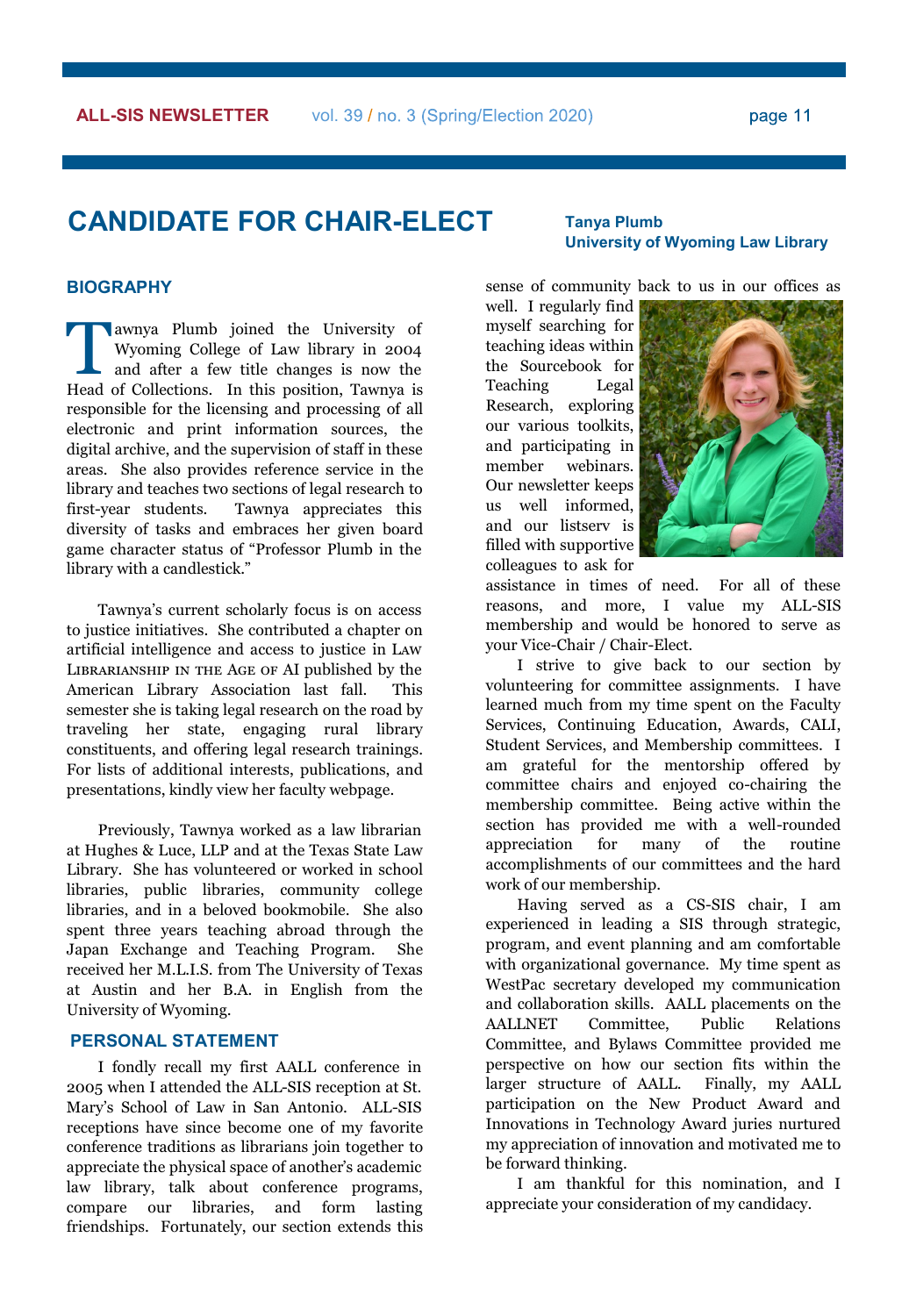# **CANDIDATE FOR SECRETARY/ TREASURER**

**Lei Zhang Tarlton Law Library**

### **BIOGRAPHY**

ei Zhang is Student Services Coordinator<br>and Lecturer at the Tarlton Law Library and<br>Jamail Center for Legal Research at The<br>University of Texas School of Law, where he has ei Zhang is Student Services Coordinator and Lecturer at the Tarlton Law Library and Jamail Center for Legal Research at The been since July 2015. In addition to his reference and instructional responsibilities, he helps facilitate and promote library services to law students, including the library's student technology support. Previously, he was a Reference Librarian at Western State College of Law. Before beginning his career in law librarianship, he practiced corporate and securities law in Los Angeles.

Lei actively participates in AALL. He served on the CONELL Committee from 2014-16 and chaired the ALL-SIS Local Arrangements Committee for the 2017 AALL Annual Meeting & Conference in Austin. He is currently a member of the ALL-SIS Student Services Committee and is involved with the Asian American Law Librarians Caucus.



Lei received his BA in History from the University of California at Berkeley, his MLIS from UCLA, and his JD from Duke University School of Law.

### **PERSONAL STATEMENT**

I have been an academic law librarian since early 2013. ALL-SIS has been an invaluable resource for me every step of the way. These seven plus years have flown by, and in that short time, I have learned so much about being a better researcher, instructor, and most importantly, colleague. I am honored to have this opportunity to run for ALL-SIS Secretary/Treasurer and support all my academic law librarian colleagues who do the vital work of serving law school communities.

We ALL-SIS members are a diverse bunch. We work at academic law libraries of different sizes, wearing different hats, spread out across different parts of the country. We read different books, laugh at different jokes, and root for different teams. Despite those differences, our shared passion for law schools and law libraries unites us and gives us our strength as a special interest section.

Just as its members power ALL-SIS, ALL-SIS in turn empowers its members. ALL-SIS has been tremendously successful at addressing members' needs and concerns, and I will do my best to continue that tradition. I will help promote resources and activities that are relevant and interesting to our members. I will bring my enthusiasm to every ALL-SIS Executive Board meeting, working with fellow officers to ensure that we responsibly administer ALL-SIS affairs. The note-taking skills and attention to detail from my days as a law firm junior associate should prove beneficial. And of course, I will keep my door open to all members.

This spring, I ask for your vote so that I can help ALL-SIS continue being the dynamic special interest section that we are all proud to be members of.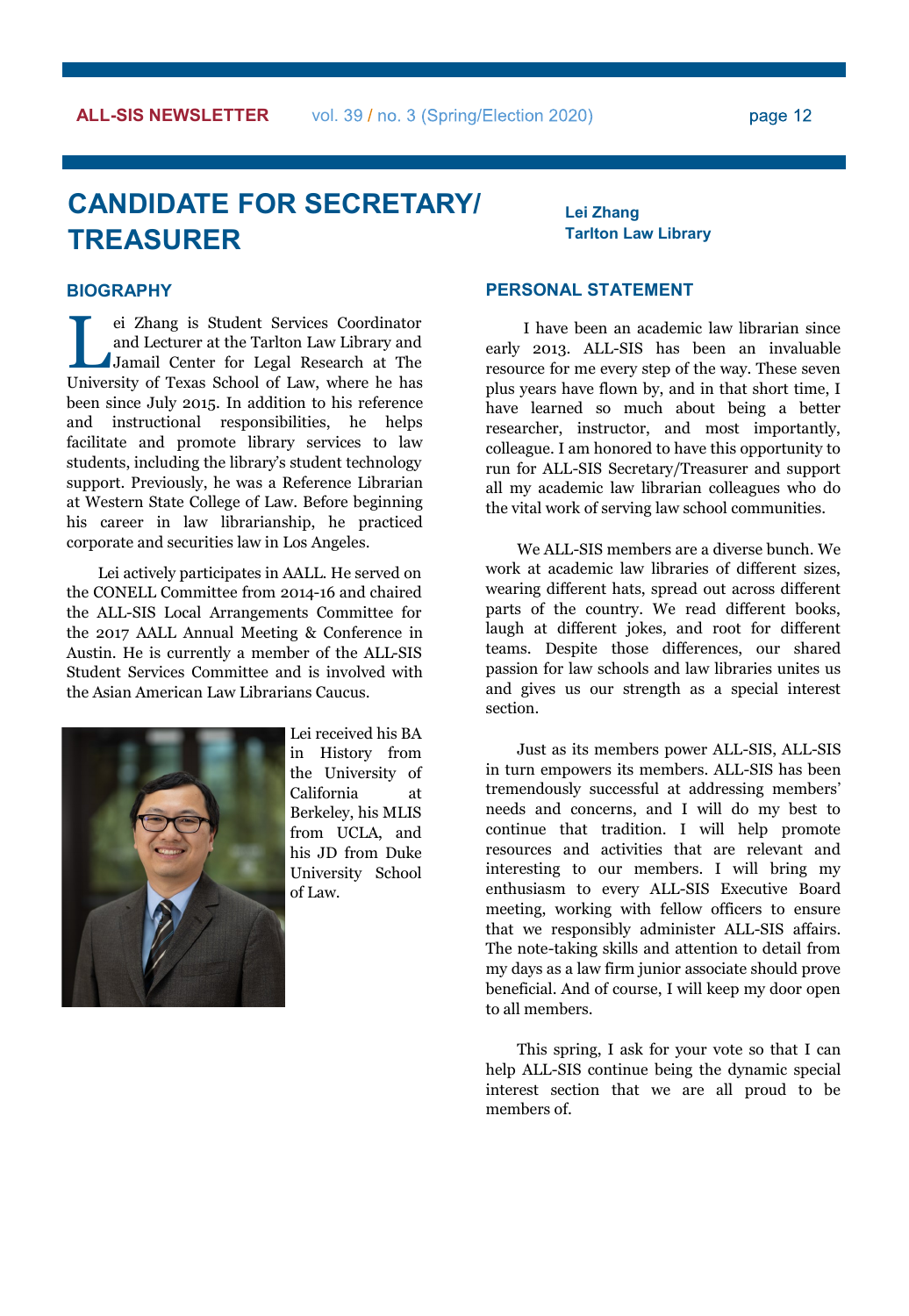#### page 13

## **CANDIDATE FOR SECRETARY/ TREASURER**

**Shira Megerman Fineman & Pappas Law Libraries**

### **BIOGRAPHY**

hira Megerman is a Senior Legal Information<br>Librarian at the Fineman & Pappas Law<br>Libraries at Boston University School of Law. Librarian at the Fineman & Pappas Law Libraries at Boston University School of Law. In addition to her reference responsibilities, she serves as liaison to the intellectual property law faculty, the Startup Law Clinic, Technology Law Clinic, and the Journal of Science and Technology Law. She also teaches in the first year lawyering program, and an upper-level IP law research course. Additionally, Shira is the student serves librarian, planning events for the library, and creates library marketing. Previously, Shira was the Student Services Reference Librarian at the Lawton Chiles Legal Information Center at the University of Florida, Levin College of Law.

Shira is an active member of AALL and LLNE. She is co-Education Director of LLNE, and received LLNE's Continuing Education Scholarship in spring 2018. She is published in *AALL Spectrum*, and co-authored a white paper in *Law Library Journal* with the ALL-SIS Marketing and Outreach Task Force. Her activities include serving as chair of the Volunteer Service Award Jury, and the Annual Meeting Poster Session Award Jury. She is the founder of the Jewish Law Librarians Caucus, and currently serves as co-chair. Shira also served on the ALL-SIS Bylaws Committee, the Nominations Committee, the Membership Committee, and the Marketing and Outreach Task Force, and she was the first chair of the Marketing and Outreach Committee when it was established. She also attended the Leadership Academy and the Management Institute.

Shira received her MLIS from the University of Missouri, her JD from Washburn University School of Law, and her BA from the University of Texas. Shira is a member of the State Bar of Kansas. Outside of work, Shira loves to travel. In the past few years, she enjoyed visiting Morocco, Faroe Islands, Ireland, Cuba, Philippines, and Sweden. Mostly recently, she enjoyed traveling to Kansas City to watch the Chiefs Super Bowl victory parade, the first in her life. Her favorite event at AALL is Karaoke with Ken.

### **PERSONAL STATEMENT**

The theme for the annual meeting this year is: Unmasking Our Potential. I am the type of person who believes in volunteering, even when the position is new and unknown to them, and I am humbled I was nominated for this position. Although I have not served in a secretary or treasurer position on a committee in AALL, I am excited at the potential of this new opportunity. Almost every position and connection I made in my career I can trace to ALL-SIS, and my potential would not be unmasked had I not joined this special interest section. I can truly say being a member of ALL-SIS is career changing for me, in the best ways possible. I tell new academic AALL members I meet it is the must join special interest section.

If elected, my goal is to serve with purpose, transparency, and an enthusiasm towards the continued success of ALL-SIS. I am dedicated to ALL-SIS and its future, as evidenced through my committee work, which began as a member of the By-Laws Committee in my first year as a librarian in 2010, and continued on many other committees to this day. ALL-SIS is also the first SIS in which I volunteered, and is the SIS in which I am the most active. In this position, I will continue to give ALL-SIS the same attention, energy, and forethought I give all my committee work, and I as an experiential learner, I know I will achieve this goal.